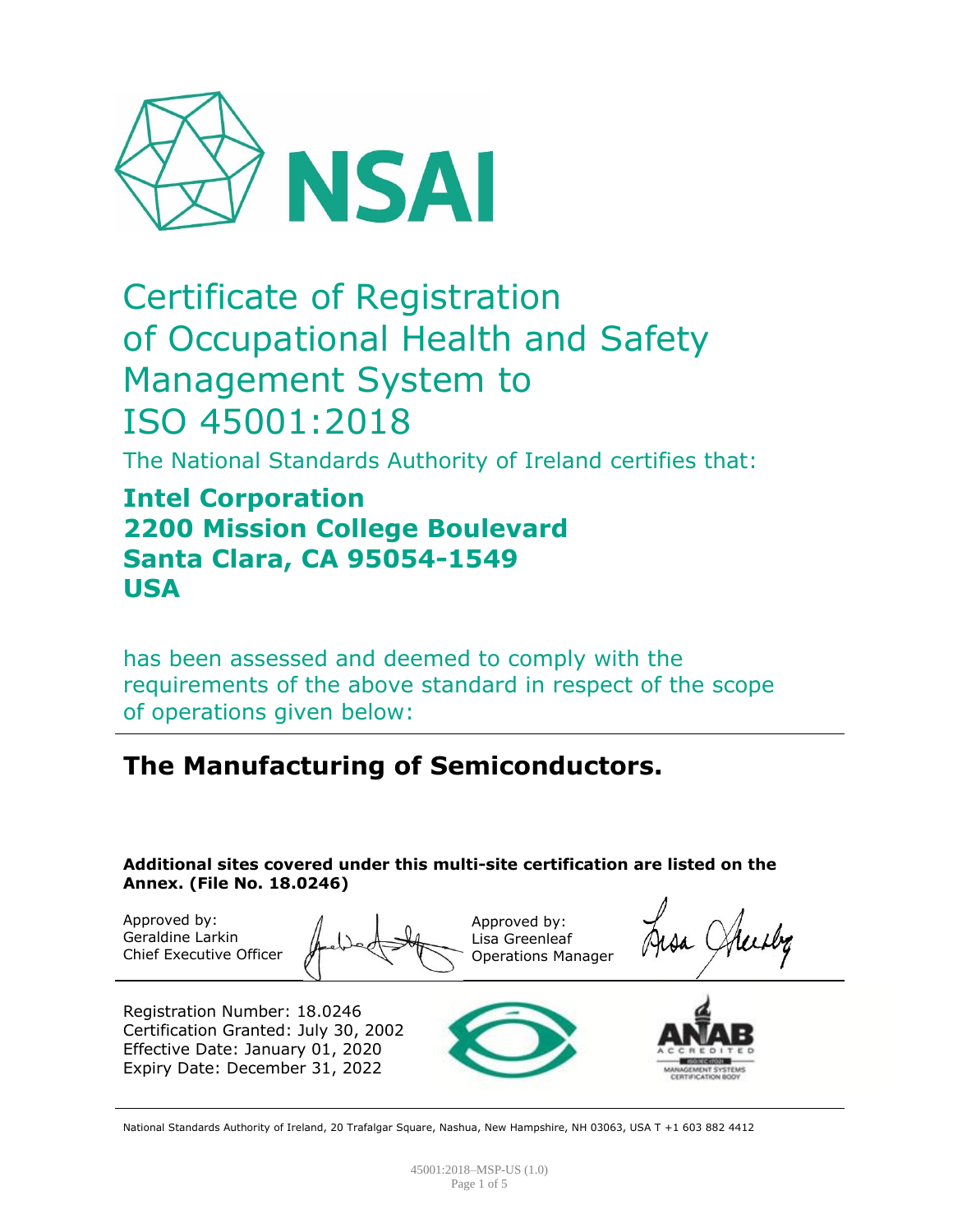

# **The Manufacturing of Semiconductors.**

| <b>Activity</b>                 | <b>Location</b>                                                                                                                                                   |
|---------------------------------|-------------------------------------------------------------------------------------------------------------------------------------------------------------------|
| Central Function, Manufacturing | <b>Intel Corporation</b><br>2200 Mission College Boulevard<br>Santa Clara, CA 95054-1549<br><b>USA</b><br>File No.: 18.0246                                       |
| Manufacturing                   | <b>Intel Corporation</b><br>Ocotillo Technology Fabrication<br>4500 S. Dobson Road<br>Chandler, AZ 85248<br><b>USA</b><br>File No.: 18.0246/B                     |
| Manufacturing                   | Intel Technology Sdn. Bhd.<br>Penang Site<br>Bayan Lepas Free Industrial Zone<br>Phase 3, Halaman Kampung Jawa<br>Penang 11900<br>Malaysia<br>File No.: 18.0246/D |
| Manufacturing                   | Intel Ireland Ltd.<br>Fab 24<br>Collinstown Industrial Park<br>Leixlip, Kildare, IE022<br>Ireland<br>File No.: 18.0246/G                                          |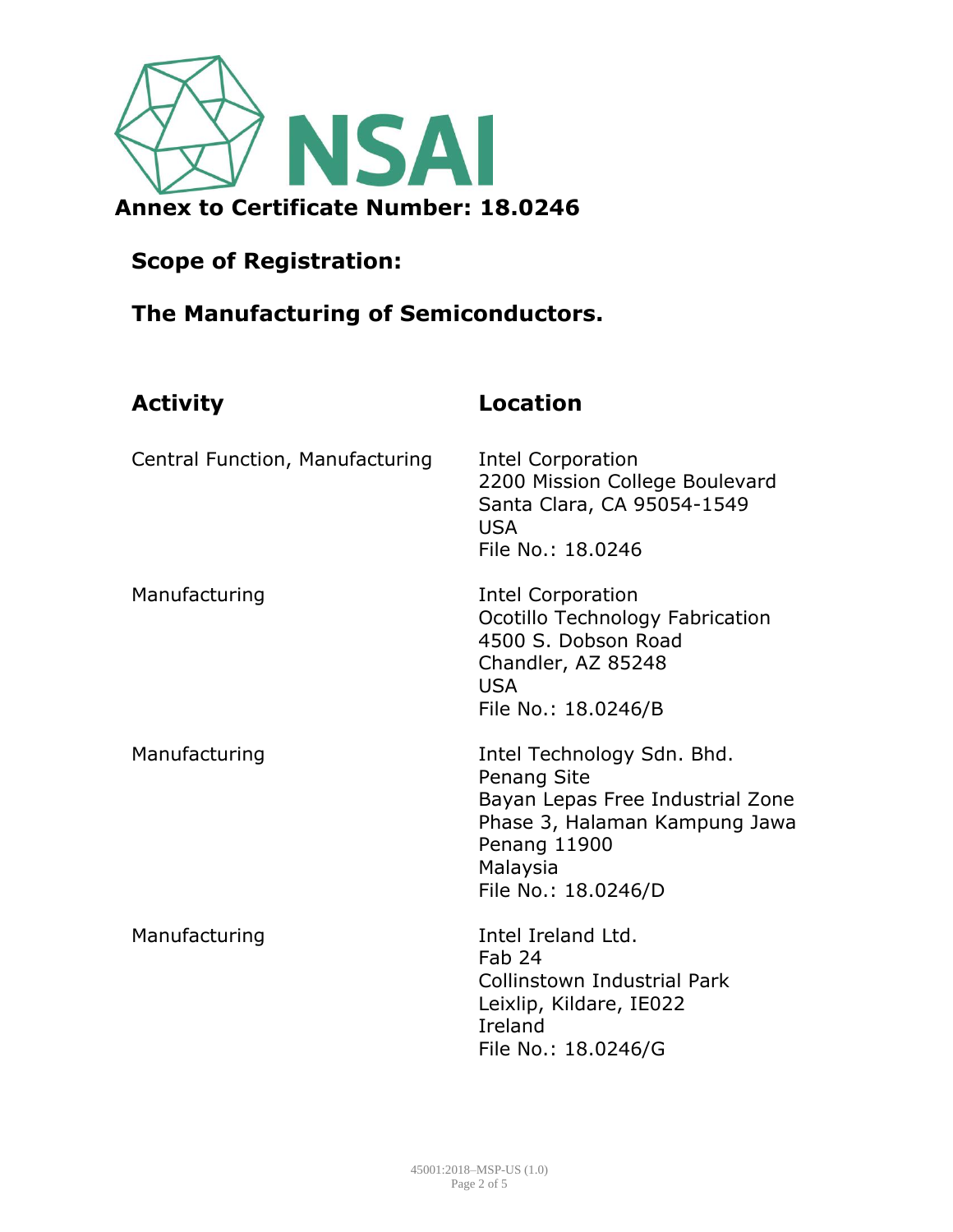

# **The Manufacturing of Semiconductors.**

| <b>Activity</b> | <b>Location</b>                                                                                                                                                                                  |
|-----------------|--------------------------------------------------------------------------------------------------------------------------------------------------------------------------------------------------|
| Manufacturing   | <b>Intel Corporation</b><br>Fab 11X<br>4100 Sara Road<br>Rio Rancho, NM 87124<br><b>USA</b><br>File No.: 18.0246/H                                                                               |
| Manufacturing   | <b>Intel Corporation</b><br>D <sub>1</sub><br>2501 Century Boulevard<br>Hillsboro, OR 97124<br><b>USA</b><br>File No.: 18.0246/I                                                                 |
| Manufacturing   | <b>Intel Corporation</b><br>Aloha Factory Operations<br>3585 SW 198th Avenue<br>Aloha, OR 97007<br><b>USA</b><br>File No.: 18.0246/J                                                             |
| Manufacturing   | Intel Products (M) Sdn. Bhd.<br>Intel Technology Sdn. Bhd.<br>Kulim Site<br>KM1 (Lot 8), KM2 (Lot 9-10)<br>KM5 (Lot 6)<br>Hi-Tech Park, Kulim<br>Kedah, 09000<br>Malaysia<br>File No.: 18.0246/N |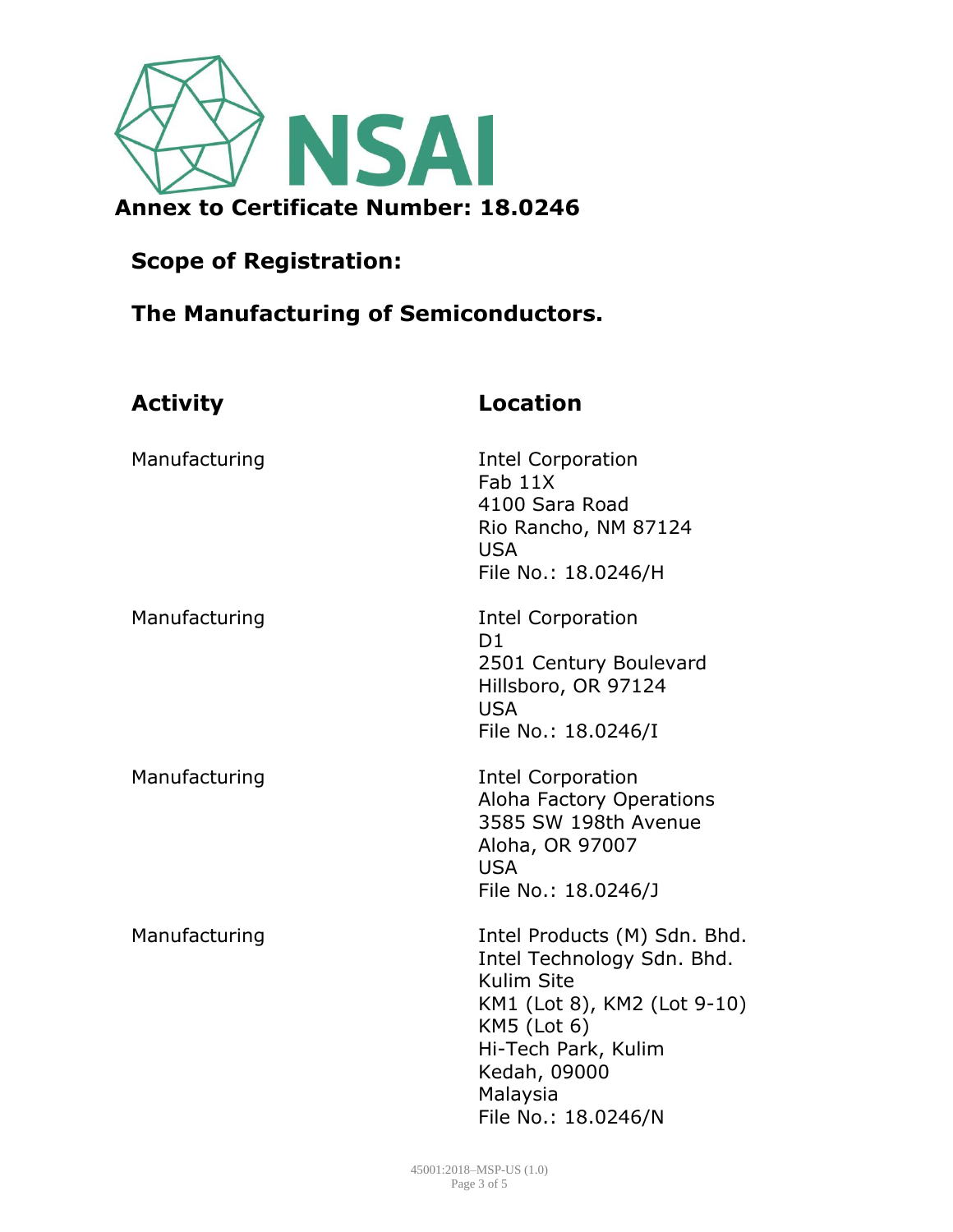

# **The Manufacturing of Semiconductors.**

| <b>Activity</b> | <b>Location</b>                                                                                                                            |
|-----------------|--------------------------------------------------------------------------------------------------------------------------------------------|
| Manufacturing   | <b>Intel Corporation</b><br>Lachish Campus, Fab 28<br>2 Tzoran Street<br>PO 1000<br>Qiryat Gat 8258113<br>Israel<br>File No.: 18.0246/O    |
| Manufacturing   | <b>Intel Corporation</b><br><b>ATTD</b><br>5000 W. Chandler Boulevard<br>Chandler, AZ 85226<br><b>USA</b><br>File No.: 18.0246/P           |
| Manufacturing   | Intel Products (Chengdu) Ltd<br>No 8-1 Kexin Road<br>High-Tech Zone (West Park)<br>Chengdu, Sichuan 611731<br>China<br>File No.: 18.0246/Q |
| Manufacturing   | Intel Products Vietnam, Ltd.<br>Lot I2, D1 Road<br>Saigon Hi-Tech Park<br>District 9<br>Ho Chi Minh City<br>Vietnam<br>File No.: 18.0246/R |